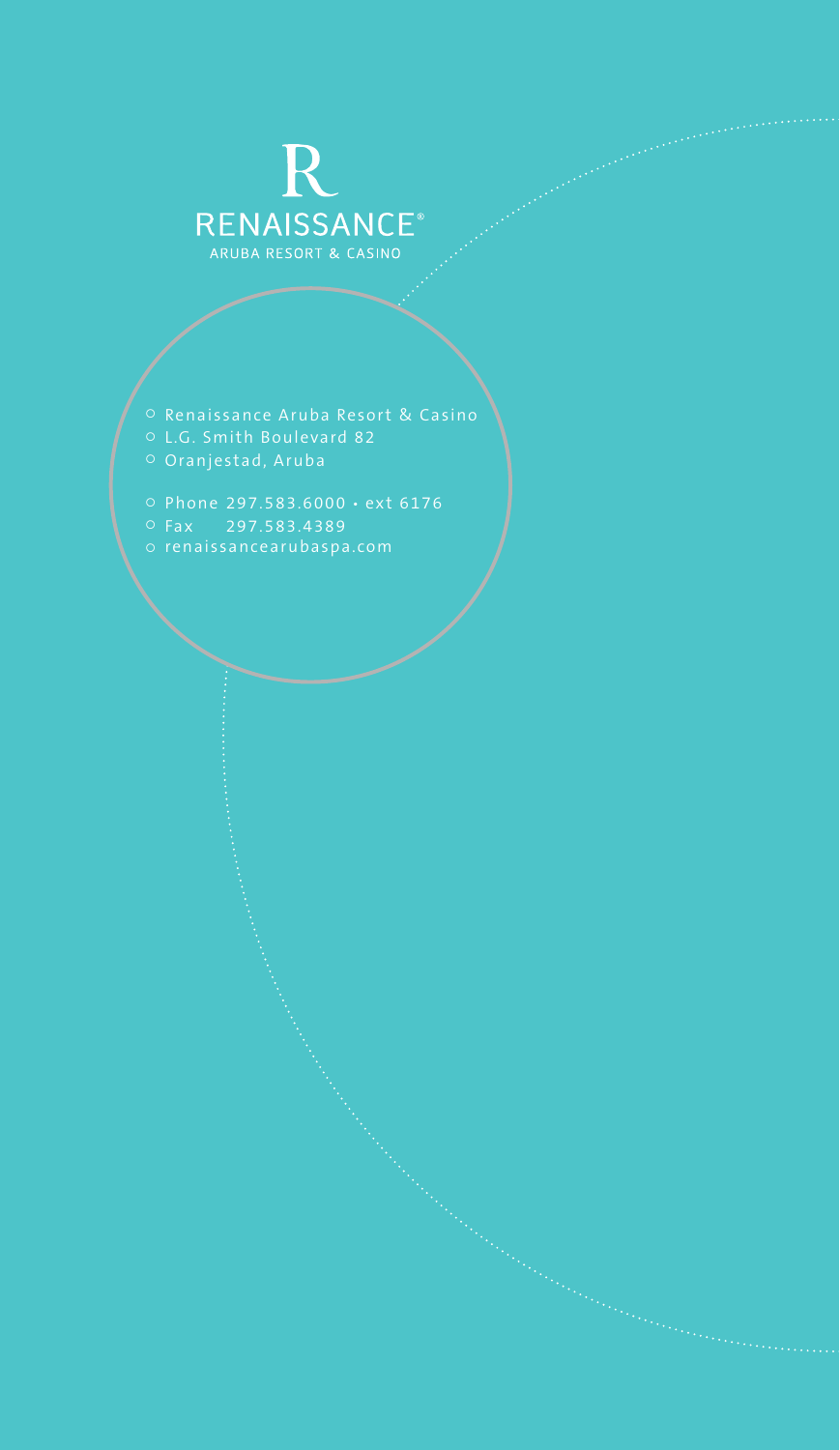

All prices are excluding sales tax. Adults only (18 years+).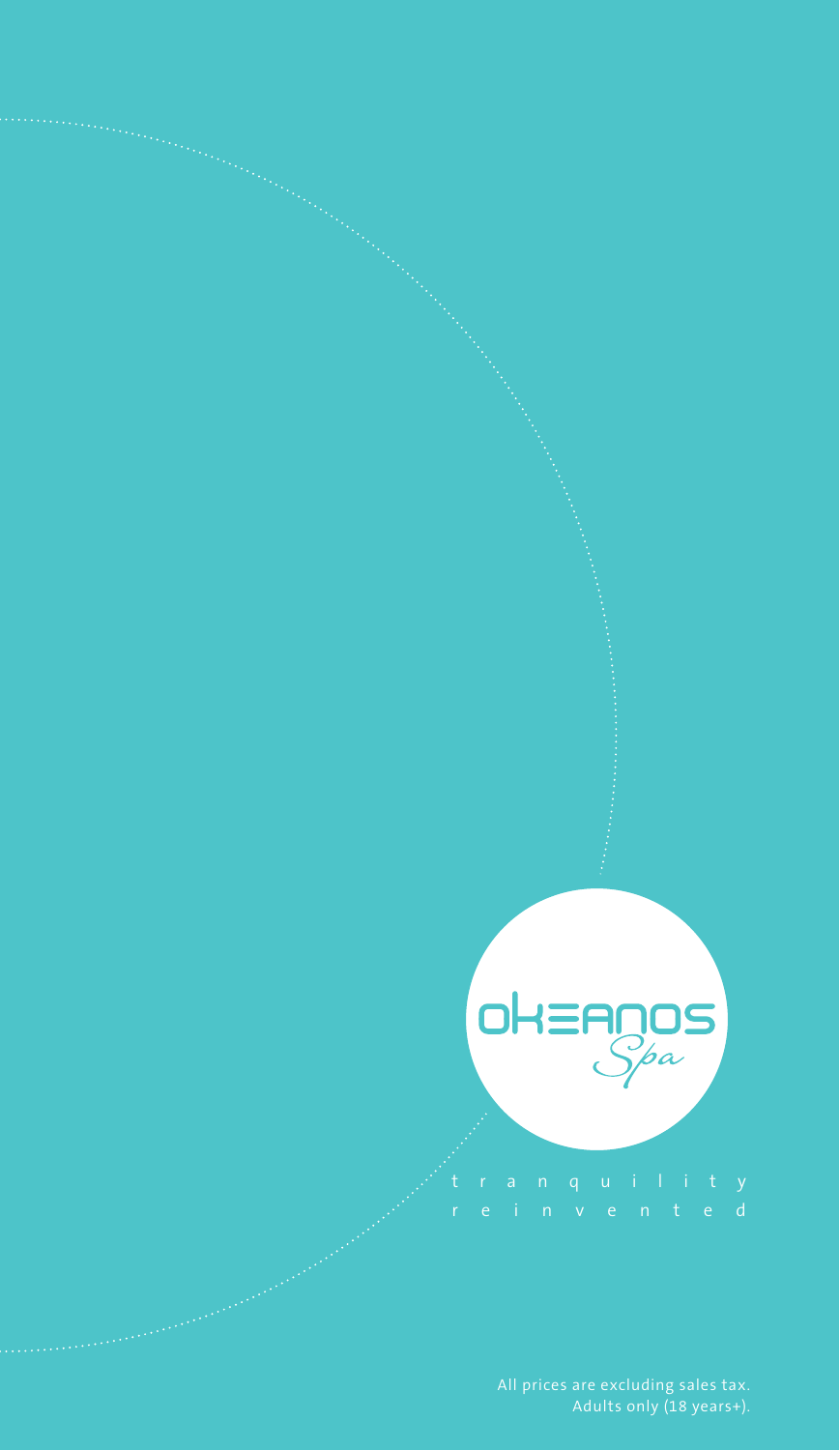# **okeanos s**

- Enter a world where the healing nature of the tropics comes together in perfect harmony with an atmosphere of pure sophistication. This is the new Okeanos Spa. Step inside, and your senses will immediately be soothed by the relaxing décor, taking its cue from the lush colors of the island. Splashes of turquoise, greens and yellows evoke the island's waters, flora and our glorious sun. Vases with local foliage bring the outside in. Even the lighting has been chosen to put you in a mood of complete relaxation.
- Located within the adult-exclusive Marina Hotel, the spa offers a multitude of signature treatments and massages to revive and rejuvenate. A fully equipped, 24/7 state-of-the-art fitness center is also on hand, as well as Brushes, our cutting-edge hair salon. Or, for a singular experience like no other, have your massage or specially designed treatment at the inspirational Spa Cove, located on Renaissance Island, Aruba's only private beaches, offering breathtaking beauty and secluded serenity.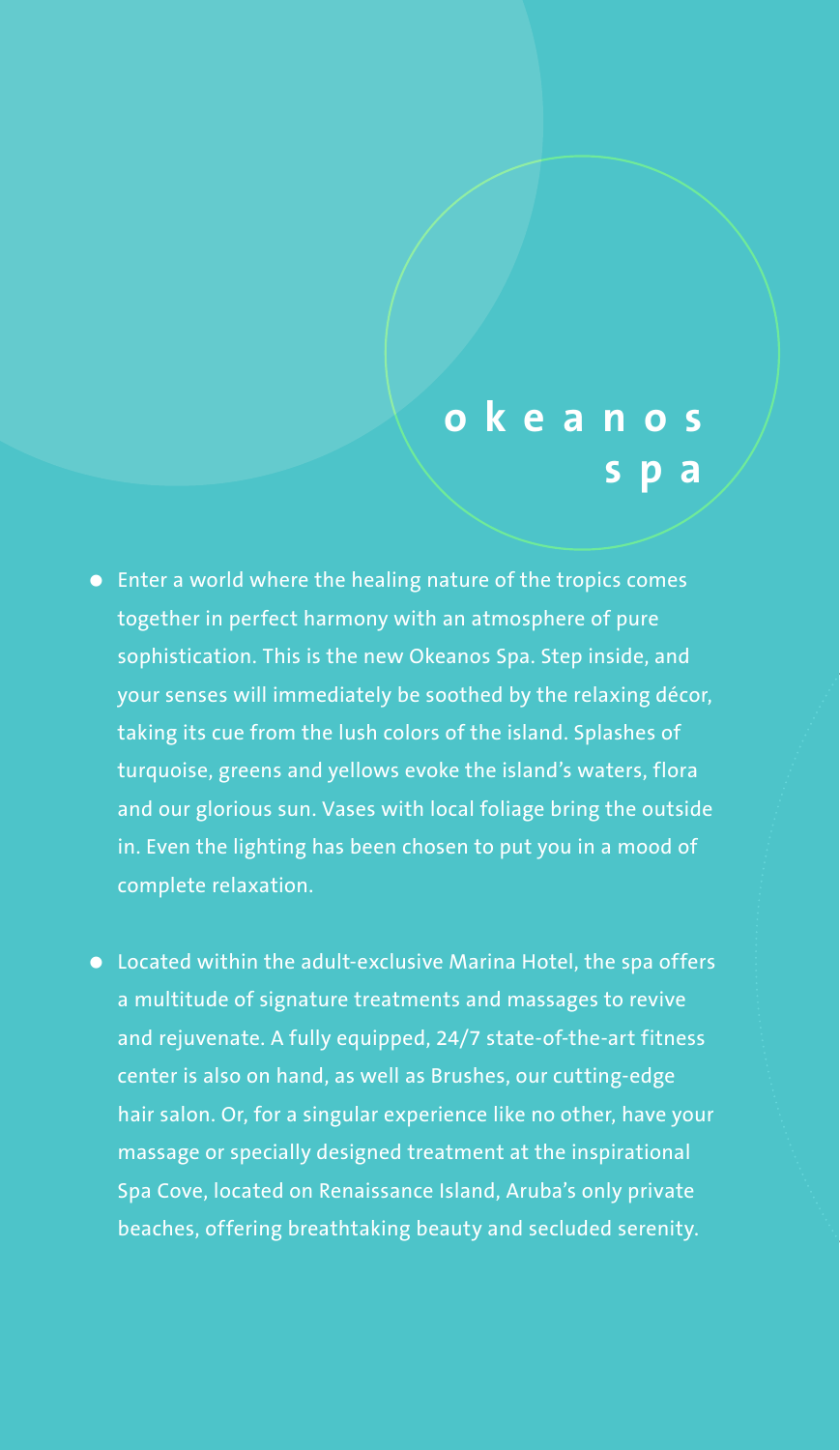# **menu 22**

Think you know what aloe can do? Think again. Aruban aloe, known as the world's finest, contains 22 of aloe's potent ingredients known for their healing and restorative properties. Because aloe has transformed the culture in Aruba, we have included it in every treatment on Menu 22 to immerse you in the Aruban culture and leave you transformed.

#### $\circ$  22 facial  $\cdot$  \$215  $\cdot$  90 minutes

This soothing treatment starts with a facial where collagen, azulene, and aloe are the main ingredients to create smooth, tight and oxygenated skin. The hand, feet, neck, shoulder and scalp massage will leave you totally renewed. Finish with an aloe manicure revealing rejuvenated hands.

#### $\circ$  take the burn out  $\cdot$  \$145  $\cdot$  50 minutes

Complete with aloe and calendula, this soothing facial helps to heal sunburns, using Azulene and Marine Collagen to rejuvenate your skin and bring it back to life. You will be out enjoying the beach again in no time.

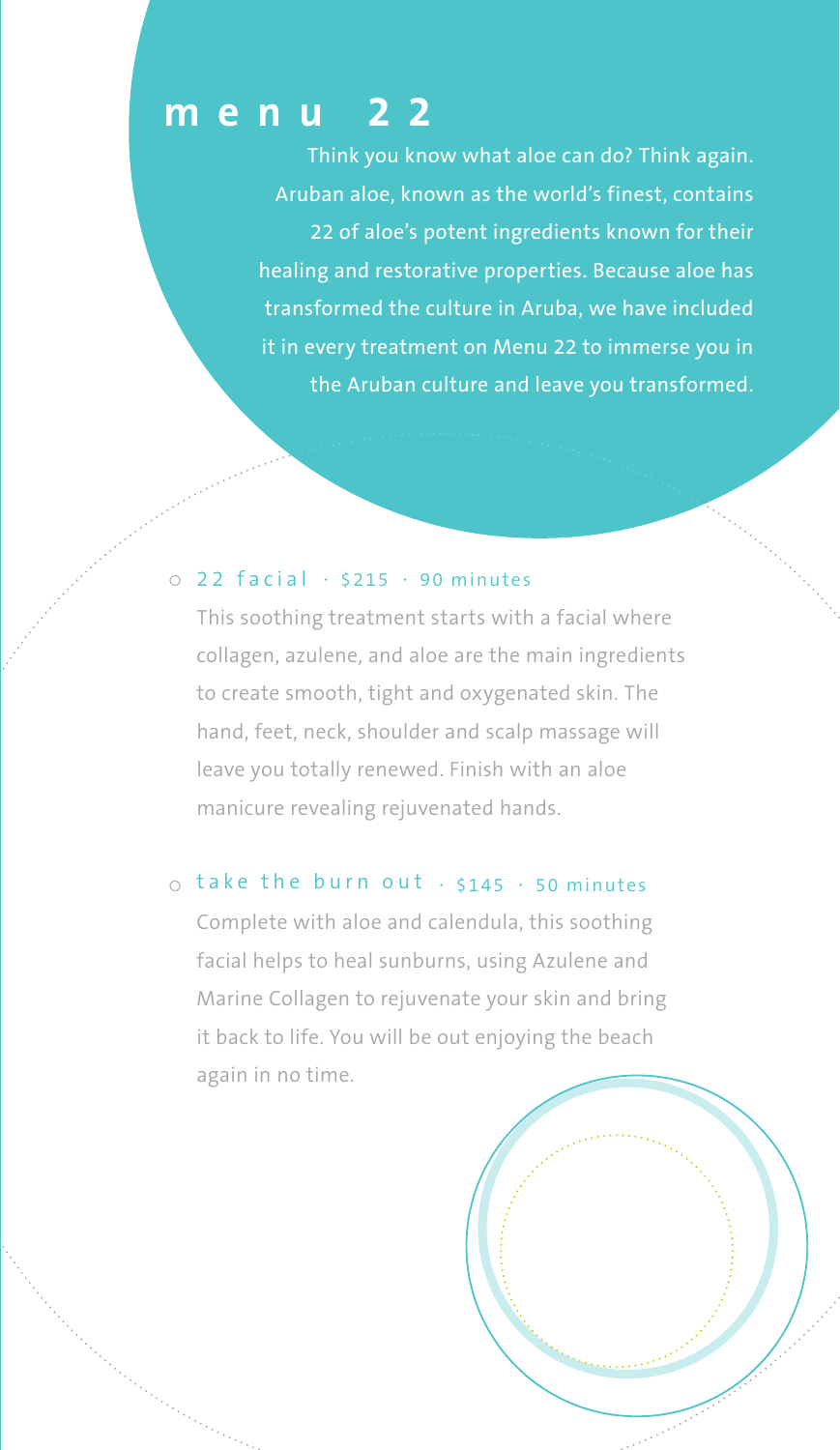# **men's spa**

#### o rest & relaxation facial  $$180 \cdot 75$  minutes

This deeply relaxing facial created just for men includes an intensive neck, face and scalp massage. Exotic elements and freeze-dried Escutox™ provide visible results. Soak up the Caribbean atmosphere for the perfect start to your vacation.

#### $\circ$  face the day facial  $\cdot$  \$145  $\cdot$  50 minutes

This gentle, cleansing treatment helps tone skin while preventing and relieving razor burn. Complete with a rejuvenating seaweed mask and a calming, propolis concentrate, this facial is a must for every man.

# $\circ$  balance it out treatment  $$170 \cdot 75 \text{ minutes}$

#### (50 minute massage, 25 minute reflexology)

A Swedish massage including an intensive neck and scalp massage followed by foot reflexology which relaxes and balances the entire body.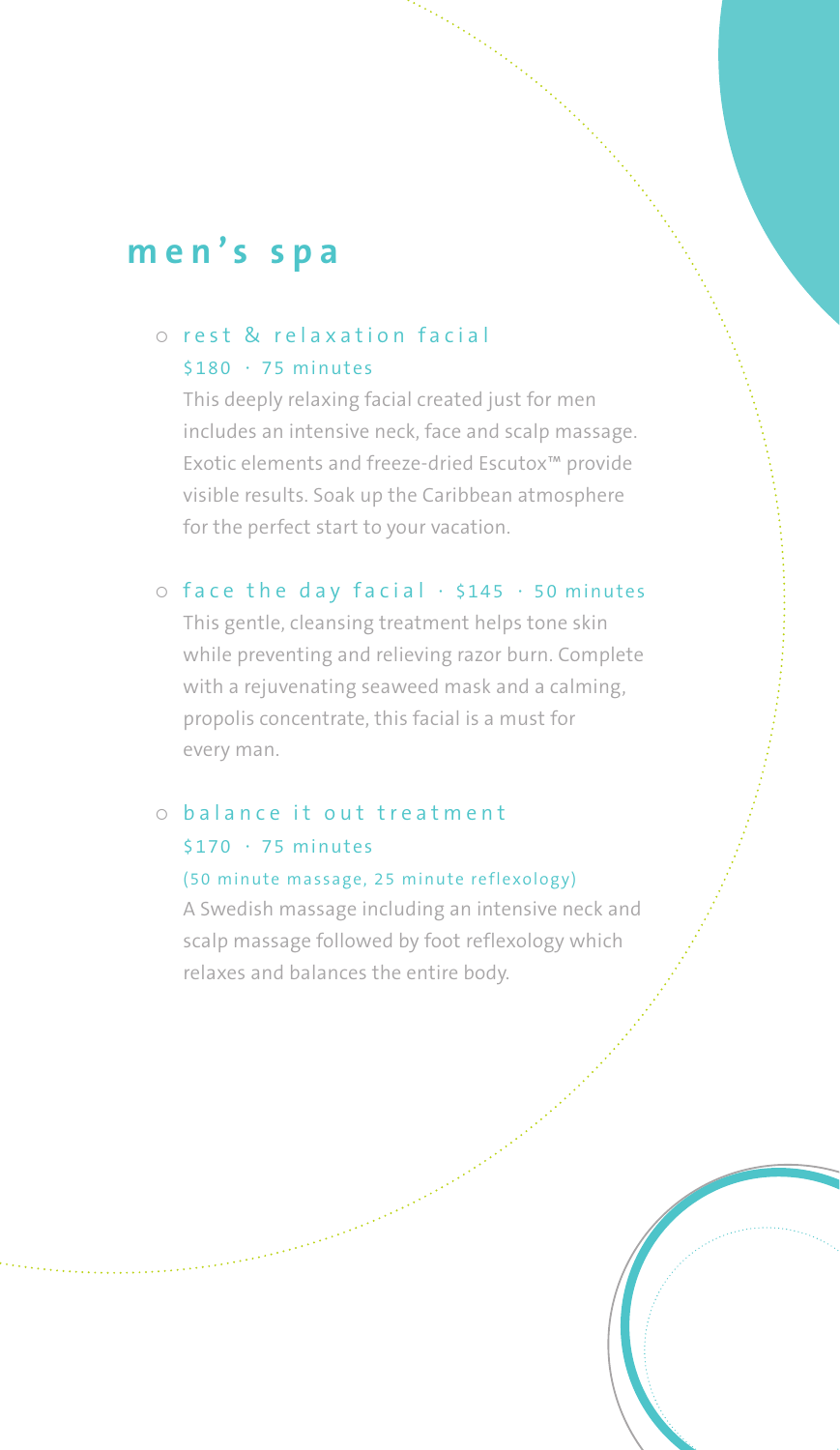# **ultimate indulgences package**

 $\circ$  all about you package  $\cdot$  \$530  $\cdot$  5 hours

This package includes everything and more for ultimate relaxation. Enjoy a salad and a drink on the spa deck before indulging yourself with a facial, massage, body wrap, manicure, pedicure and hairstyle of your choice at Brushes hair salon.



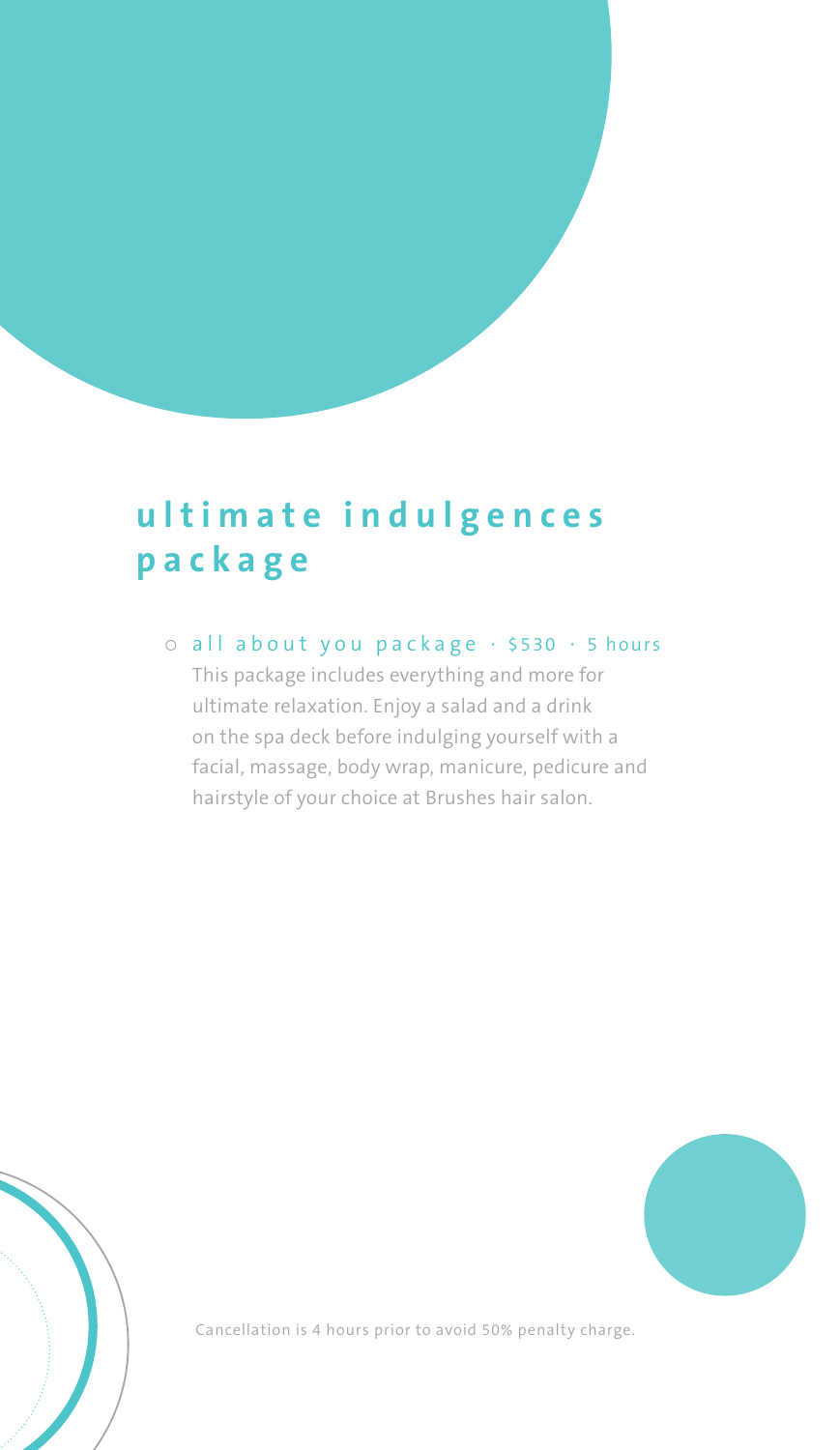# **put your best face forward facials**

#### o anything but ordinary - european facial  $$120 \cdot 50$  minutes

To invigorate and refresh your face, your therapist will exfoliate, steam, and cleanse pores before massaging your skin. After the massage, your skin is soothed and protected with a mask and a special day crème.

#### $\circ$  sea to C facial  $\cdot$  \$145  $\cdot$  50 minutes

Freeze –dried seaweed and a vitamin C ampoule restore luster to your skin while it hydrates and nourishes it. Complete with an orange extract and a marine mineral mark, this treatment is the best of both worlds.

#### $\circ$  smooth things over facial \$145 · 50 minutes

The Lumafirm® Lift & Glow Treatment with Vitamin C, Sorghum, and Kombucha helps reduce the appearance of fine lines and wrinkles, while it repairs and tightens your skin.

#### o nature's calming facial  $$170 \cdot 75$  minutes

Harness the power of nature's healing properties with Roses Rosacea line and Roses Delight Mask, full of seaweed powder, green tea, and rose concentrate oil. This facial includes a pampering hand and foot treatment, plus a neck, shoulder, and scalp massage.

#### $\circ$  eco facial  $\cdot$  \$170  $\cdot$  75 minutes

This mask has lavender and mint essential oils and promotes a tight and vibrant look. All active ingredients and vitamins act as anti-free radicals to protect the skin. Also included is a pampering hand and foot treatment, plus a neck, shoulder and scalp massage.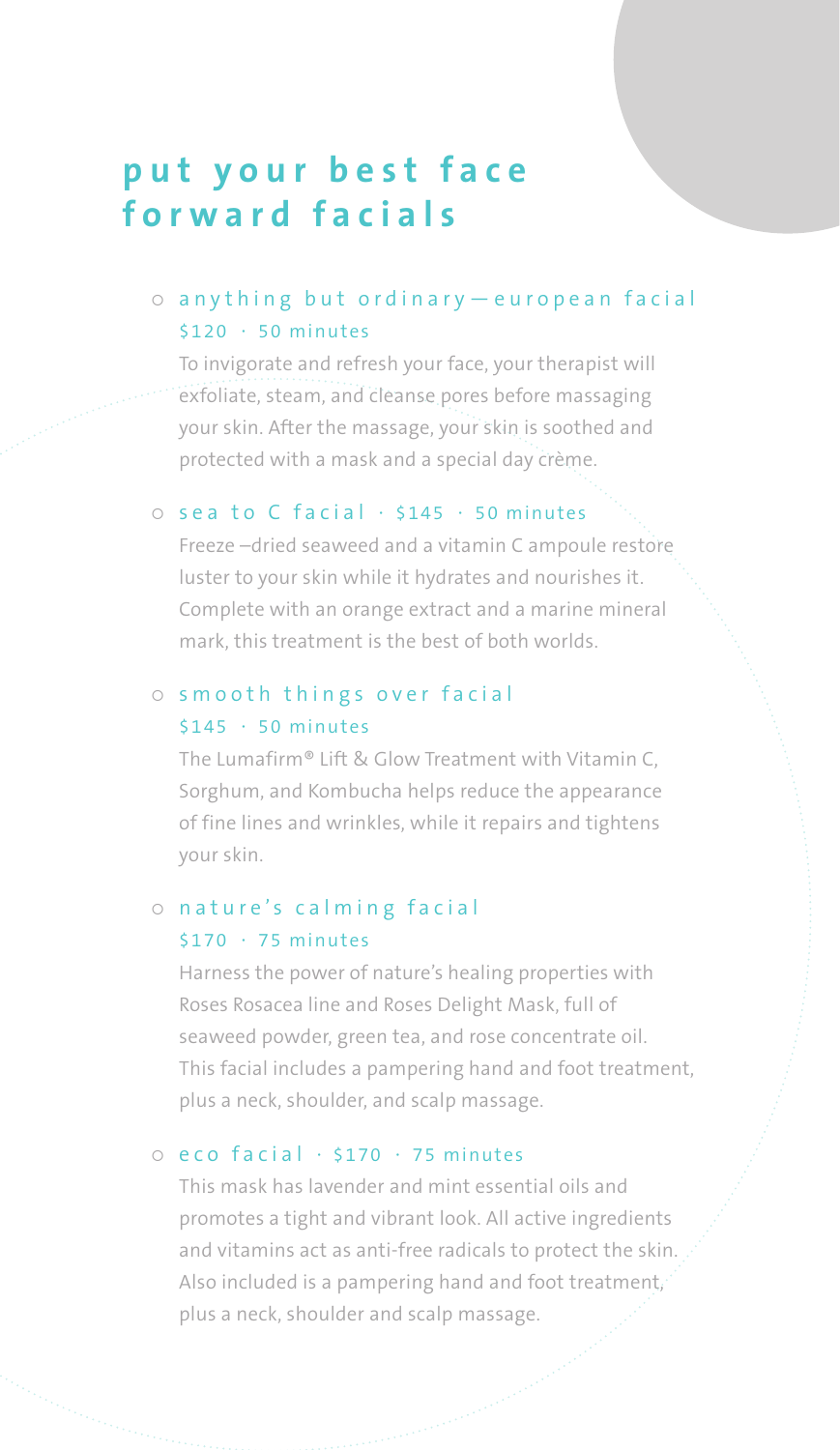#### $\circ$  better than botox: escutox<sup> $m$ </sup> treatment \$145 · 50 minutes

Escutox™, a special blend of Aruba's native plant: Hibiscus Esculentus Extract and Oligo-Saccharides, is a true, natural alternative to botox. The Escutox™ formulation provides radical relaxation of harsh wrinkles, increased hydration and skin suppleness, expedited absorbency of all actives, and a visibly smoothed complexion. Recommended for women and men of mature skin types. For best results, schedule a series of 3 treatments/week.

# **m i n i o r add-on facials**

#### $\circ$  de-stress eye  $\cdot$  \$70  $\cdot$  25 minutes

Marine Collagen gel and a Ginkgo Biloba eye mask are specially designed to reduce fine lines around the eye area. Combine this treatment with any facial and save \$20.

- $\circ$  lip service treatment  $\cdot$  \$70  $\cdot$  25 minutes Retinol and Marine Collagen plump and tighten to leave you with visibly fuller lips. Combine this treatment with any facial and save \$20.
- o rapid restore neck & chest treatment Add this treatment to your facial with an extra payment of \$20 · 15 min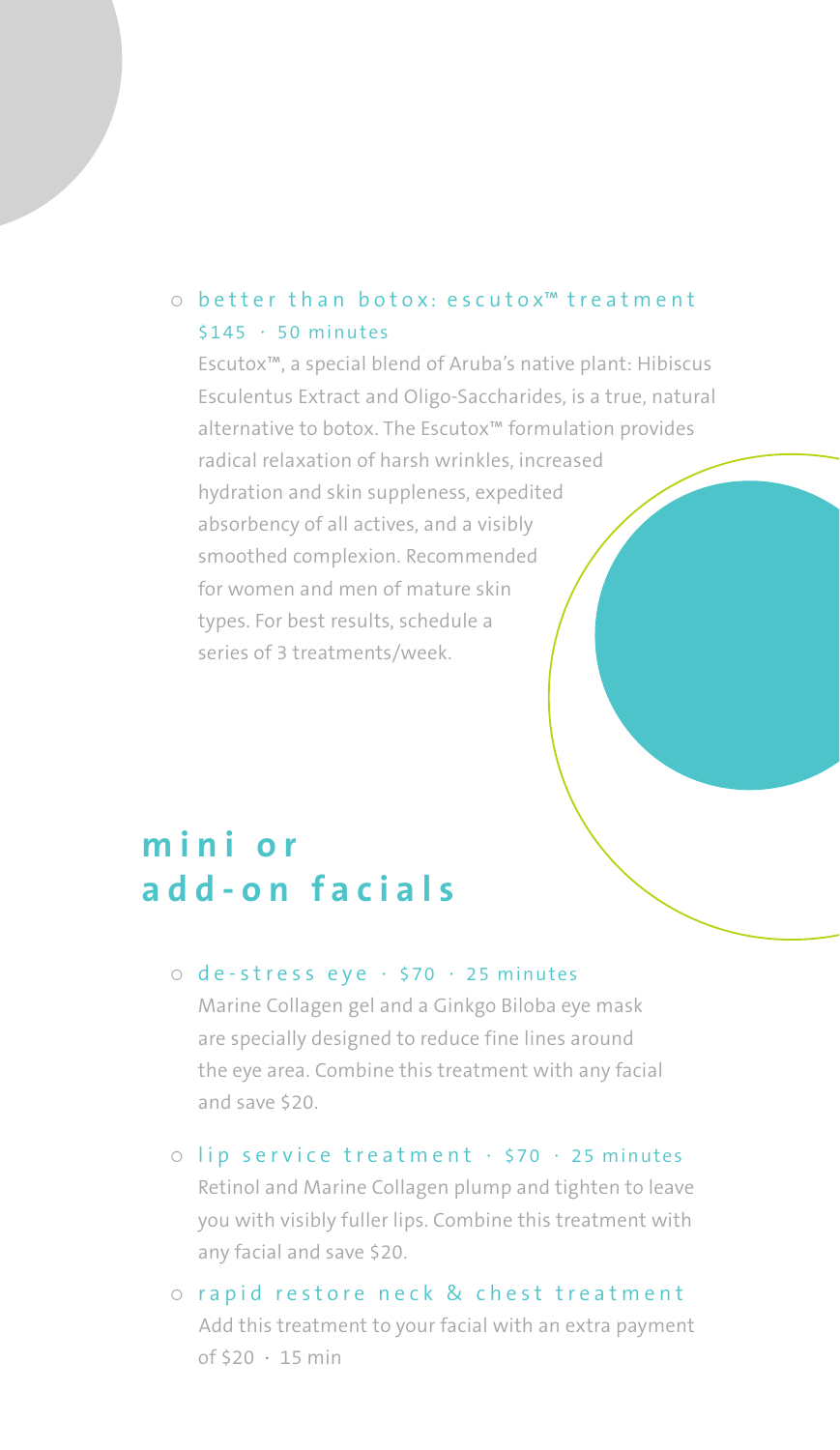# **relax & unwind**

## $\circ$  swedish massage \$145 · 75 minutes, \$120 · 50 minutes or \$70 · 25 minutes

Relax the muscles, improve skin and muscle tone, and increase circulation with this traditional massage.

#### $\circ$  mommy-to-be-massage \$120 · 50 minutes or \$70 · 25 minutes

Cravings, swollen feet, and morning sickness will all be forgotten with this Swedish massage just for that special mommy-to-be. Available through the 2nd trimester. Pregnancy pillow available.

#### o make scents of it all massage \$155 · 75 minutes, \$130 · 50 minutes or  $$85 \cdot 25$  minutes

A combination of aromatic oils and pressure points are used with this massage to improve blood flow throughout your entire body.

#### o deep tissue massage

## \$165 · 75 minutes, \$140 · 50 minutes or  $$85 \cdot 25$  minutes

With this deep tissue massage, your therapist will focus on specific areas of soreness while integrating stretching techniques.

#### $\circ$  shiatsu massage  $\cdot$  \$165  $\cdot$  75 minutes

Whether or not you can pronounce it, this authentic Japanese Shiatsu massage creates a harmonious balance between mind, body, and soul.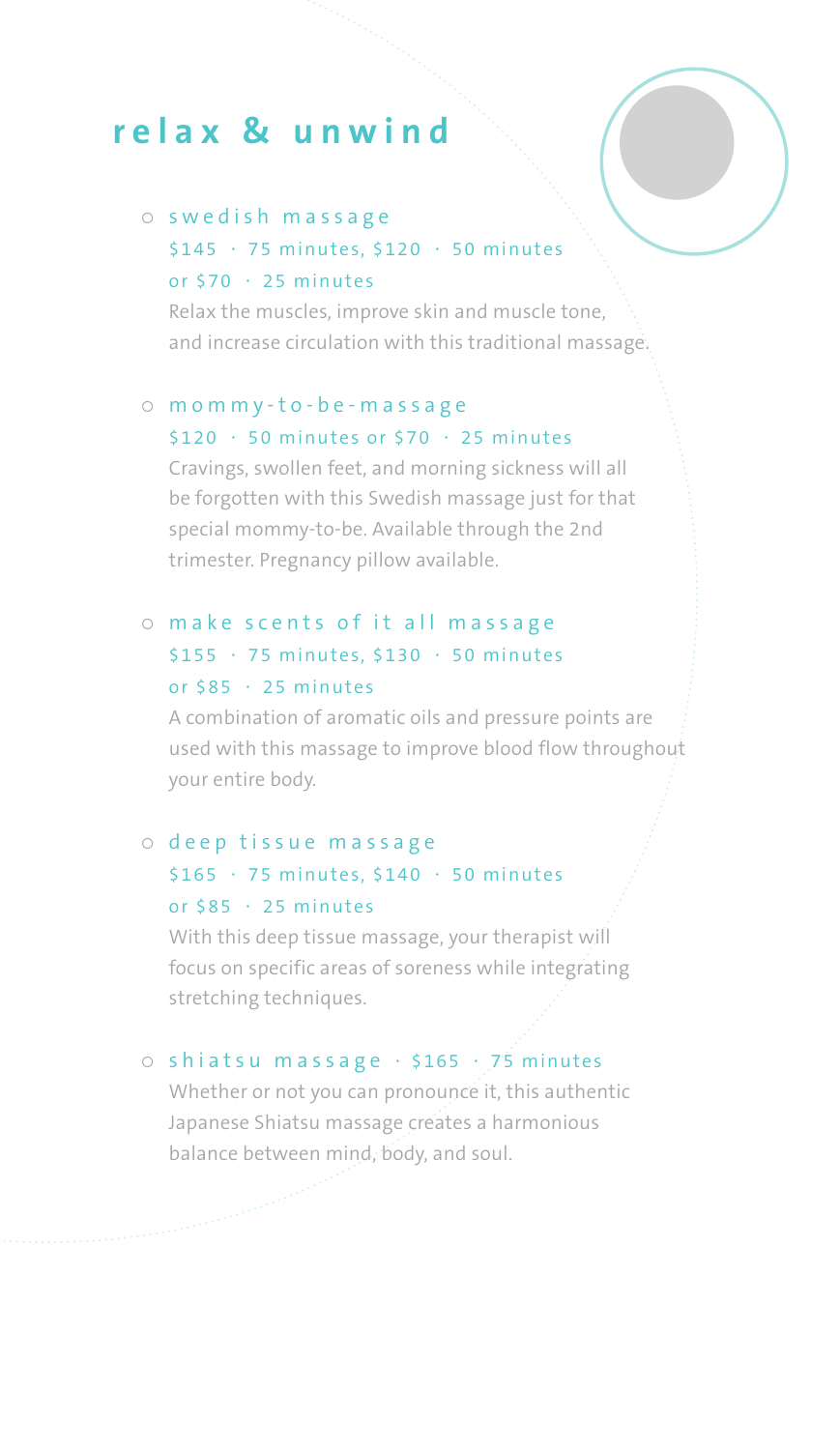#### $\circ$  sabai hot stone  $\cdot$  \$145  $\cdot$  60 minutes

Unlike any ordinary stone massage, Sabai's synchronized therapeutic massage with micronized minerals, de-stresses your entire being, mind, body and spirit.

#### ¡ reflexology · \$115 · 50 minutes or \$70 · 25 minutes

Target pressure points on your feet which correspond to your vital organs are used to relax and heal while increasing blood circulation. Combine this treatment with any other Facial or Massage and save \$30.

#### $<sub>o</sub>$  4 hands are better than 2 massage</sub> \$240 · 50 minutes

Soothing, calming, and moisturizing, this 4-hands, full-body Swedish massage is performed by two therapists in unison to bring ultimate relaxation and pampering.



Cancellation is 4 hours prior to avoid 50% penalty charge.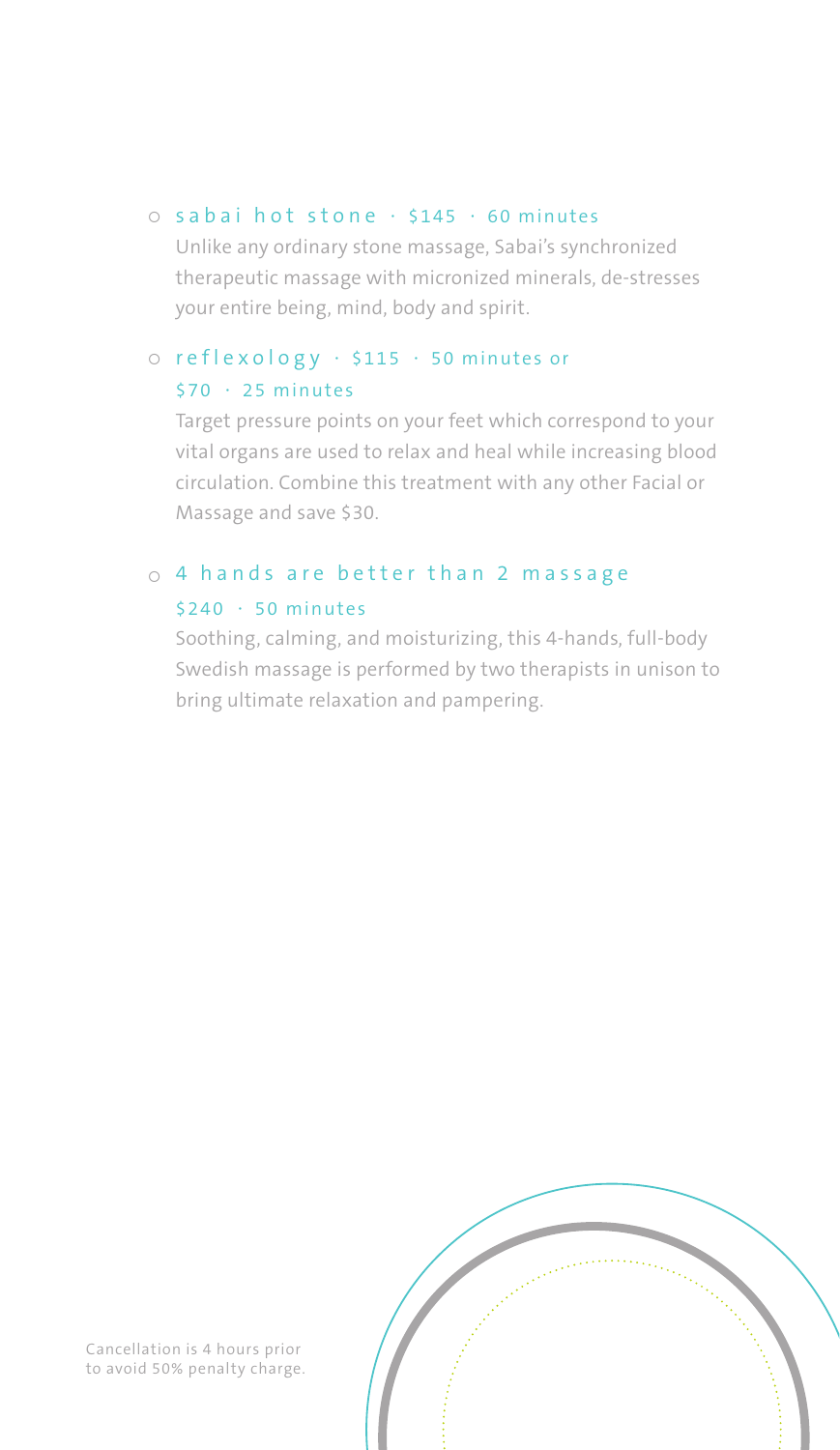# **beach body wraps**

#### o fountain of youth wrap  $$150 \cdot 60$  minutes

Soothing aloe and exotic, de-aging tropical fruits create a sensory experience with vital components like Marine Collagen, Polypeptides, and Retinol to smooth, firm, rejuvenate and promote radiant, glowing skin. Feel and look your best to show off that great bikini.

#### o ready, set, detox body wrap \$150 · 60 minutes

A thorough exfoliation and an algae mask eliminates toxins and stimulate skin's metabolism.

#### o ultimate energizing wrap \$150 · 60 minutes

An aromatic mud mask follows a gentle exfoliation to relieve tense muscles and energize your body so you're ready to take in Aruban night life.

#### $\circ$  say goodbye to cellulite  $$150 \cdot 60$  minutes

A warm, gentle, organic coffee mask is applied to the entire body. Unwind with a scalp massage while this innovative wrap eliminates toxins, increases circulation and decreases cellulite.

#### $\circ$  healing heat wrap  $\cdot$  \$150  $\cdot$  60 minutes

Relax and let the restorative heat of the desert minerals heal and hydrate your skin while eliminating your aches, pains, fatigue, and stress.

#### $\circ$  banish the burn wrap  $\cdot$  \$100  $\cdot$  45 minutes

Too much sun? This soothing, cooling wrap contains white water lilly and green tea extracts to decrease your skin's temperature and the discomfort resulting from sunburned, sensitive, and stressed skin.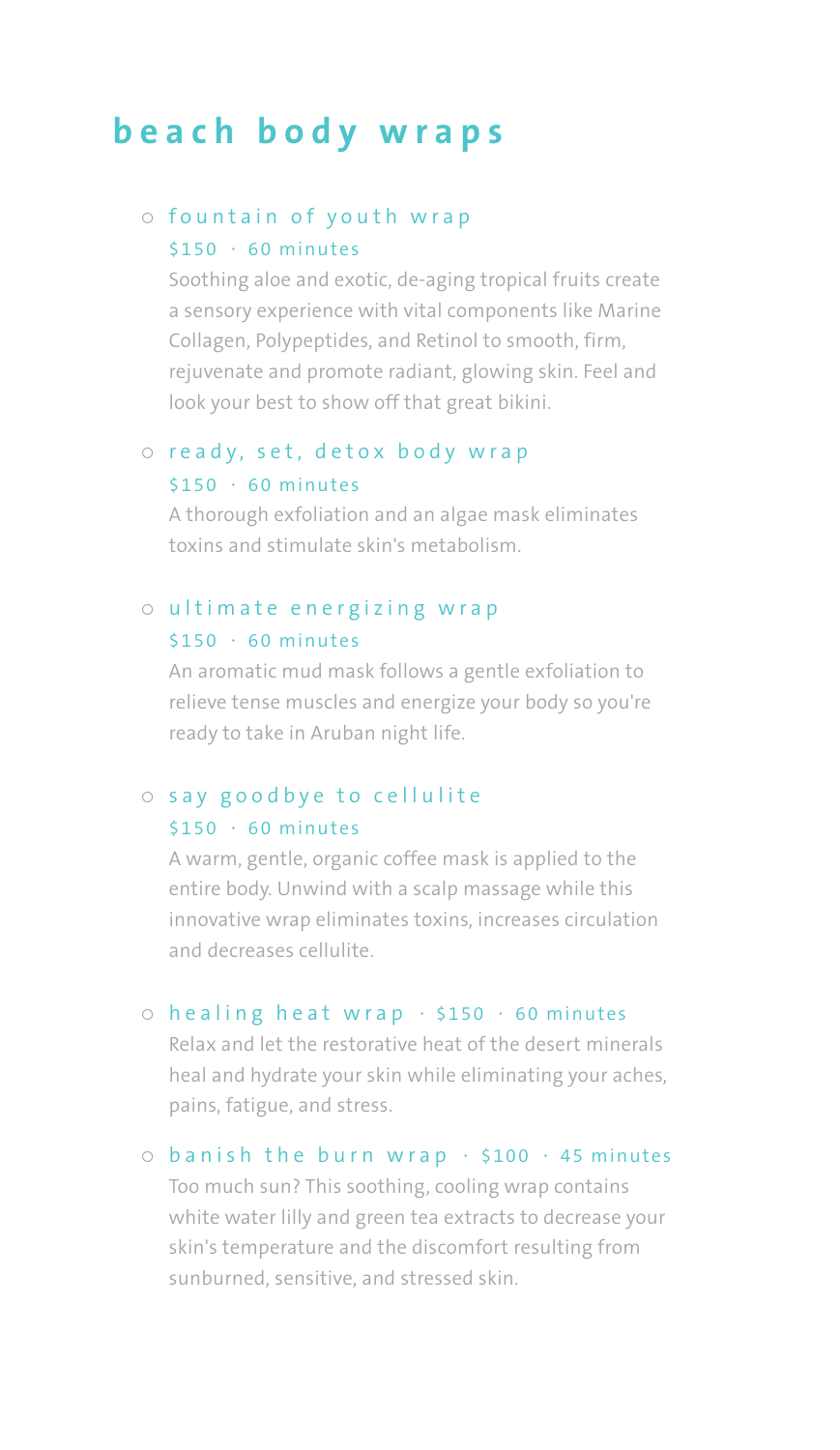#### $\circ$  santo blanco body polish

#### $$100 \cdot 30$  minutes

Jojoba granules gently exfoliate your skin, leaving it cleansed, hydrated, and silky smooth.

#### $\circ$  caribbean sea salt glow

#### $$100 \cdot 30$  minutes

Exfoliating sea salts, oils and aromatic moisturizer gives you the envied glow of a lifetime.

## o naturally nourishing exfoliation \$100 · 30 minutes

Delicious, yes. Awesome for your skin, absolutely. Mangos, pineapples, and passion fruit gently polish away surface toxins and dead cell accumulation. A rich, de-aging balm concludes your escape so you will be ready for all Aruba has to offer. Recommended prior to any massage or body treatment for optimum benefits.



Cancellation is 4 hours prior to avoid 50% penalty charge.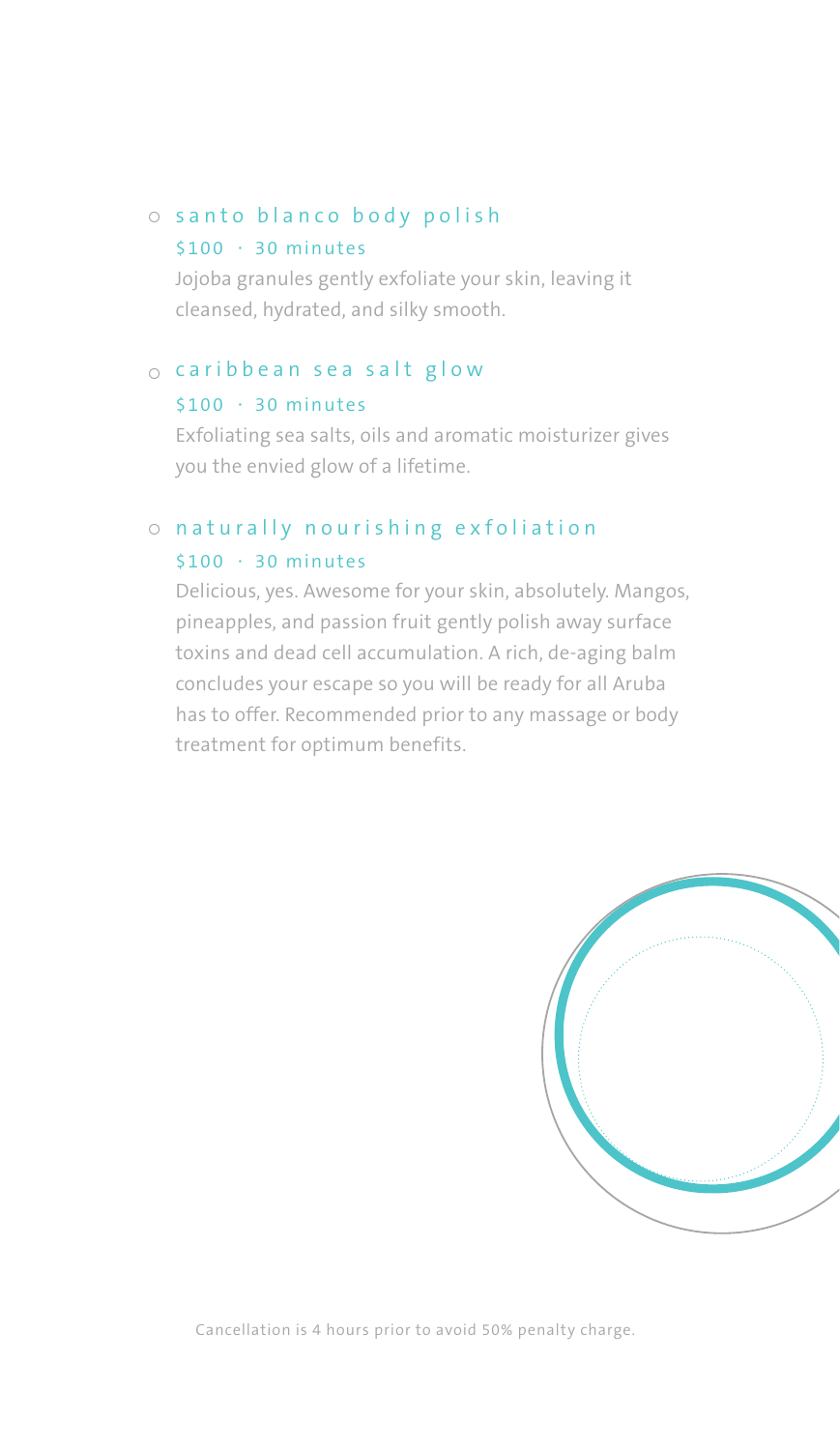# **brushes**

hair salon

| Trim / Restyle           | 540                       |
|--------------------------|---------------------------|
| Wash & Dry               | from \$50                 |
| Wash/Roller              | \$55                      |
| Hair Color               | $\sqrt{\text{from}}$ \$85 |
| Perm & Style             | from \$100                |
| <b>Special Condition</b> | \$35                      |
| Highlights               | from \$100                |
| <b>Bridal</b>            | \$130                     |

| Day Make-up     | \$55 |
|-----------------|------|
| Evening Make-up | \$80 |

| <b>Bridal Make-up</b> | 5115  |
|-----------------------|-------|
| <b>Bridal Make-up</b> |       |
| & Up-Do               | \$180 |

Apple Pedicure or Manicure complete with an apple martini.

Mango Pedicure or Manicure complete with a mango fruit shake.

Pineapple Pedicure or

complete with refreshing tea.

| Manicure         | \$60 |
|------------------|------|
| Pedicure         | \$70 |
| Callus treatment | \$20 |

## **caique tio scalp hair treatment with essential oils**

Treat your hair to an ancient therapeutic ritual. This cleansing scalp and hair treatment uses essential oils, long recognized for their mineralizing and hydrating benefits. Your hair is generously treated with these natural essential oils and a de-stressing scalp massage is then performed for optimal ingredient absorbency. Your hair resurfaces wonderfully replenished and gloriously hydrated. \$50 • 20 minutes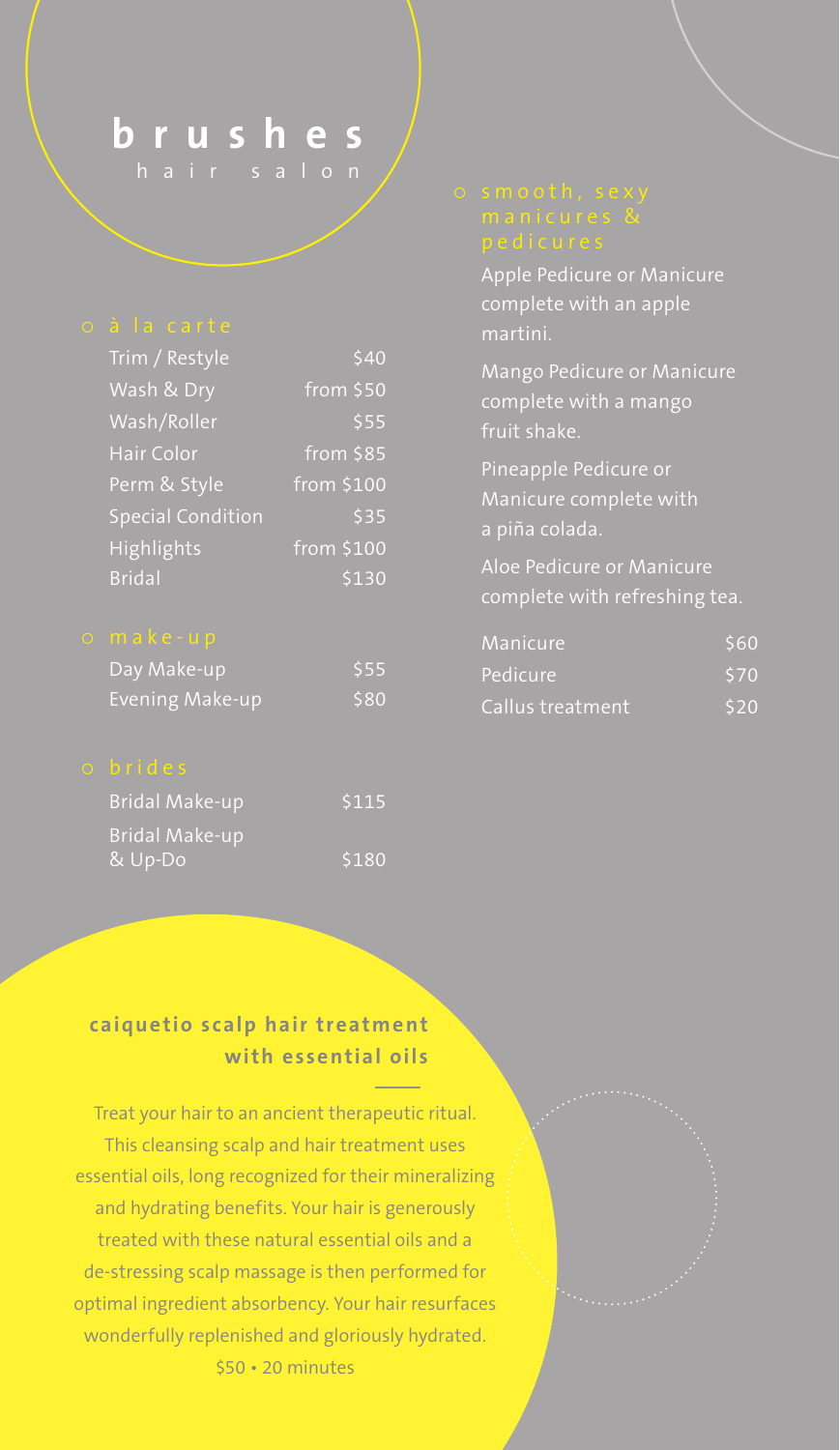## **repairing scalp & hair treatment with moor mud**

Reveal radiant, healthy hair. Moor, a rich organic mud, has long been known for its curative powers. This powerful scalp and hair treatment repairs and heals depleted or damaged hair through the application of Moor mud followed by a revitalizing scalp massage for maximum ingredient absorbency. Your hair emerges visibly repaired, nourished and fortified. This treatment is ideal for persons with psoriasis scalp conditions. \$50 • 20 minutes

| $\circ$ | classic manicures       |      |  |
|---------|-------------------------|------|--|
|         | & pedicures             |      |  |
|         | Regular Manicure        | \$45 |  |
|         | French Manicure         | \$55 |  |
|         | Polish Change           | \$25 |  |
|         | Repair One Nail         | \$15 |  |
|         | Overlay Acrylic         | \$90 |  |
|         | Full Set Gel            | \$85 |  |
|         | Fill                    | \$45 |  |
|         | Remove Nail             | \$35 |  |
|         | Paraffin & Hand Massage | \$40 |  |
|         | Paraffin Add On         | \$25 |  |
|         | Regular Pedicure        | \$55 |  |
|         | Polish Change           | \$30 |  |
|         | Paraffin & Foot Massage | \$40 |  |
|         | Paraffin Add On         | \$30 |  |
|         | Soak Off                | \$15 |  |
|         | Soak Off Hand & Feet    | \$20 |  |
|         | Gel Manicure            | \$60 |  |
|         | Gel Pedicure            | \$70 |  |
|         | Gel Hand Polish Change  | \$30 |  |
|         | Gel Foot Polish Change  | \$35 |  |

#### ¡ waxing

| Bikini           | \$45 |
|------------------|------|
| <b>Brazilian</b> | \$70 |
| Full Leg         | \$75 |
| Half Leg         | \$45 |
| Eye Brow         | \$25 |
| Upper Lip        | \$20 |
| Upper Lip & Chin | \$35 |
| Under Arm        | \$20 |
| Arms             | \$45 |
| Back             | \$55 |
| Side of the Face | \$25 |
| Nose             | S15  |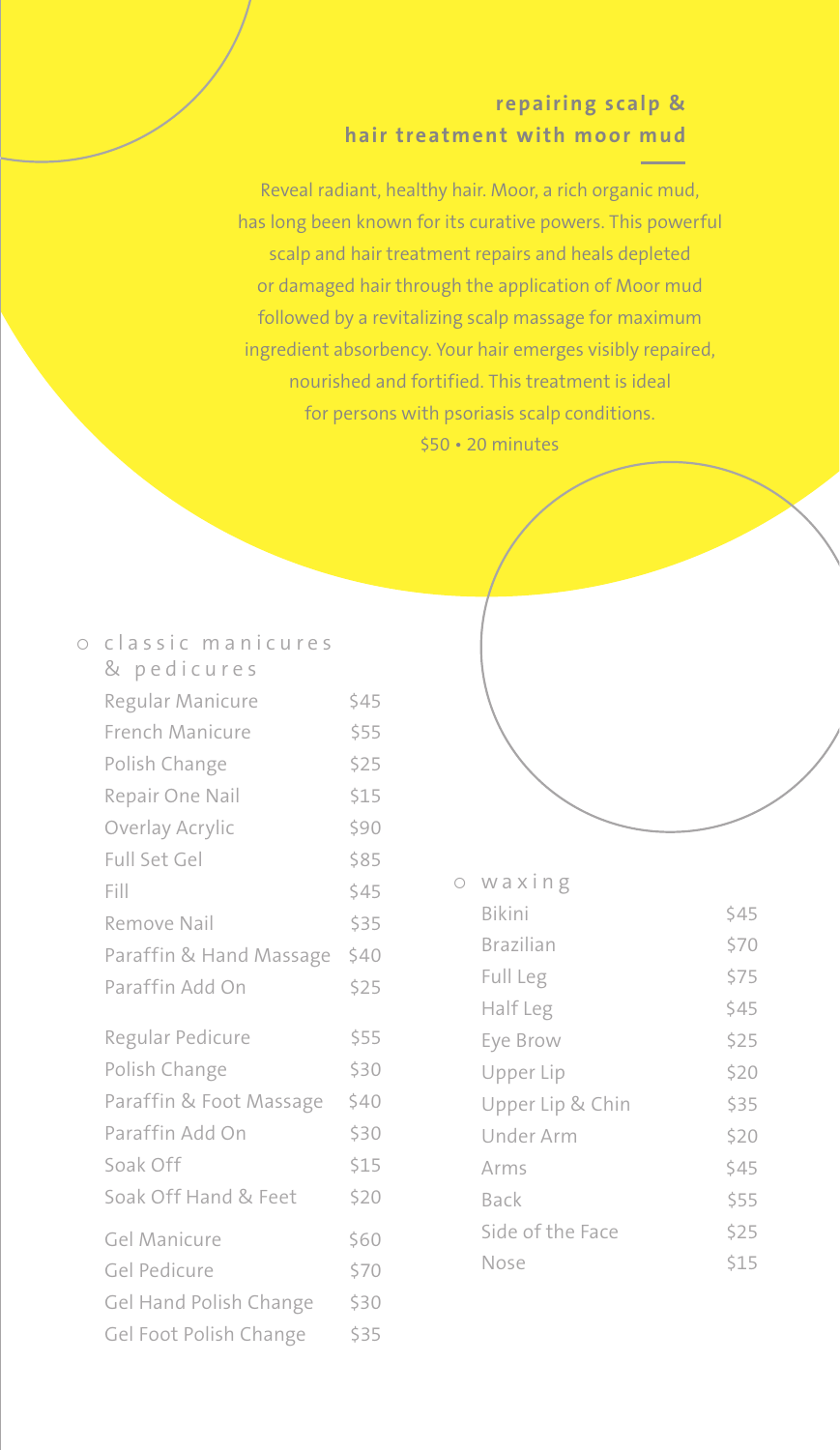# **spa cove**

renaissance island

#### **spa cove treatments**

#### o sea escapes package

This package includes:

- <sup>n</sup> A tropical open-air Swedish massage
- Complimentary use of Renaissance beach towels
- n Package without lunch includes one frozen drink per person
- n Package with lunch from the Papagayo menu includes one frozen drink or one soft drink, and one lunch per person

#### Pricing:

| For one                                       |                         |
|-----------------------------------------------|-------------------------|
| $\blacksquare$ without lunch                  | $$160 \cdot 50$ minutes |
| (Includes one frozen drink)                   | $$190 \cdot 75$ minutes |
| $\blacksquare$ with lunch                     | $$180 \cdot 50$ minutes |
| (Includes one frozen drink or one soft drink) | $$210 \cdot 75$ minutes |
| For two                                       |                         |
| ■ without lunch                               | $$295 \cdot 50$ minutes |
| (Includes one frozen drink)                   | $$355 \cdot 75$ minutes |
| $\blacksquare$ with lunch                     | $$335 \cdot 50$ minutes |
| (Includes one frozen drink or one soft drink) | $$395 \cdot 75$ minutes |